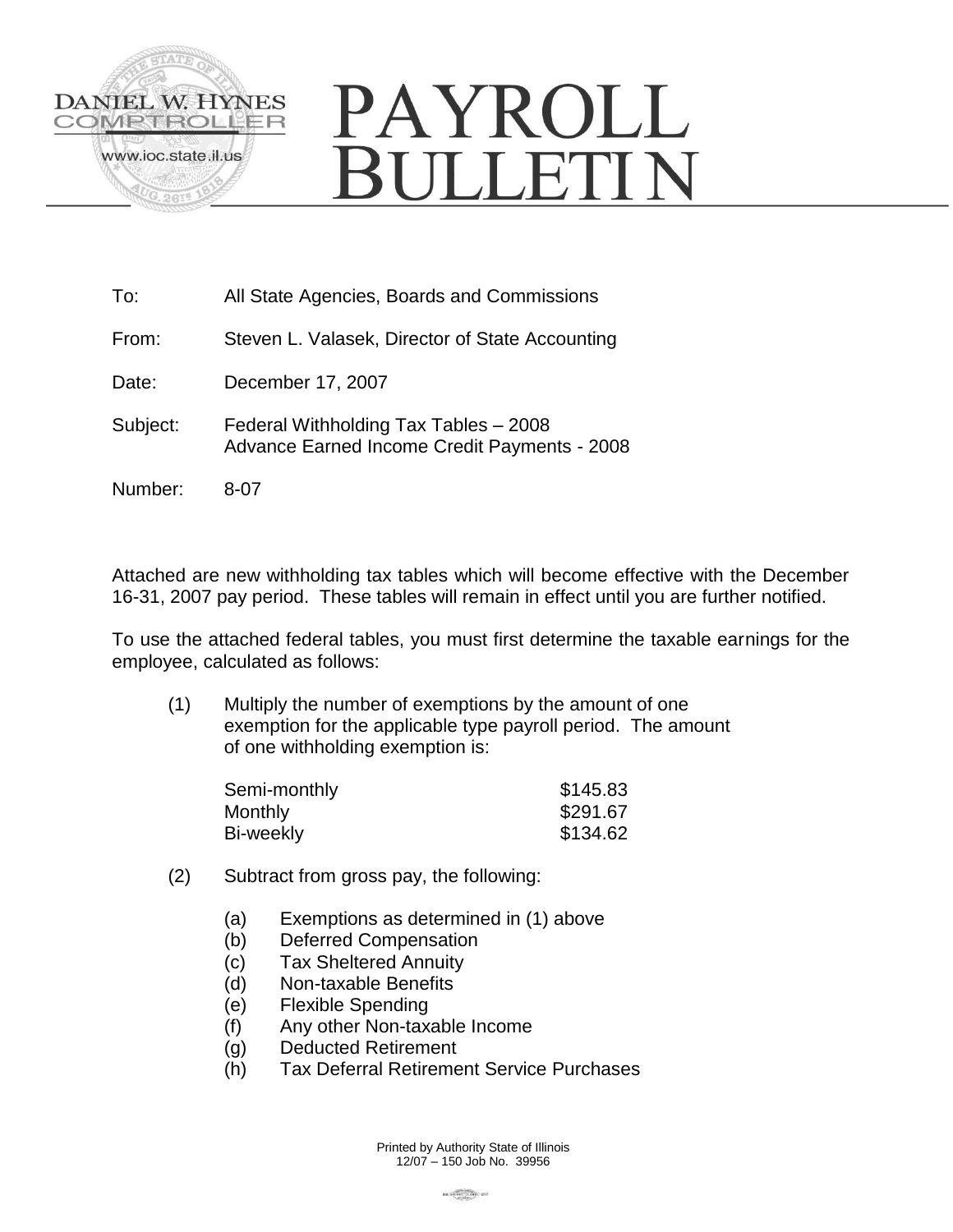- (3) Add any other compensation subject to withholding.
- (4) Determine the amount to be withheld from the appropriate percentage withholding table (page 3).
- (5) Example:

| (a) | Gross pay, semi monthly                                                    | \$2,000.00 |
|-----|----------------------------------------------------------------------------|------------|
| (b) | Less exemptions (married with 5<br>exemptions) $$145.83 \times 5 = 729.15$ | 729.15     |
| (c) | Less: deductions described in<br>$2(b)$ through $(h)$ page 1               | 75.16      |
| (d) | Plus: Other Compensation subject                                           | 35.00      |
| (e) | <b>Taxable Gross</b>                                                       | \$1,230.69 |
| (f) | Tax on \$1,230.69 from semi-monthly<br>married table on page 3.            |            |

\$1,230.69 - 981.00  $$249.69 \times 15\% \& 64.80 = $ 102.25$ 

Page 4 shows the 2008 tables for calculating the Advance Payments of Earned Income Credit.

Any Form W-5, Earned Income Credit Advance Payment Certificate, filed for 2007 expires December 31, 2007. Employees who wish to continue to receive advance payments must file a new form W-5.

Agencies may reproduce this bulletin as needed for internal distribution purposes.

Agencies may access this and other Payroll, SAMS and Accounting Bulletins on the Comptroller's website at [www.ioc.state.il.us](http://www.ioc.state.il.us/) under Resource Library.

If you have any questions regarding this bulletin or the attached tax tables, please contact our payroll office at (217) 782-4758.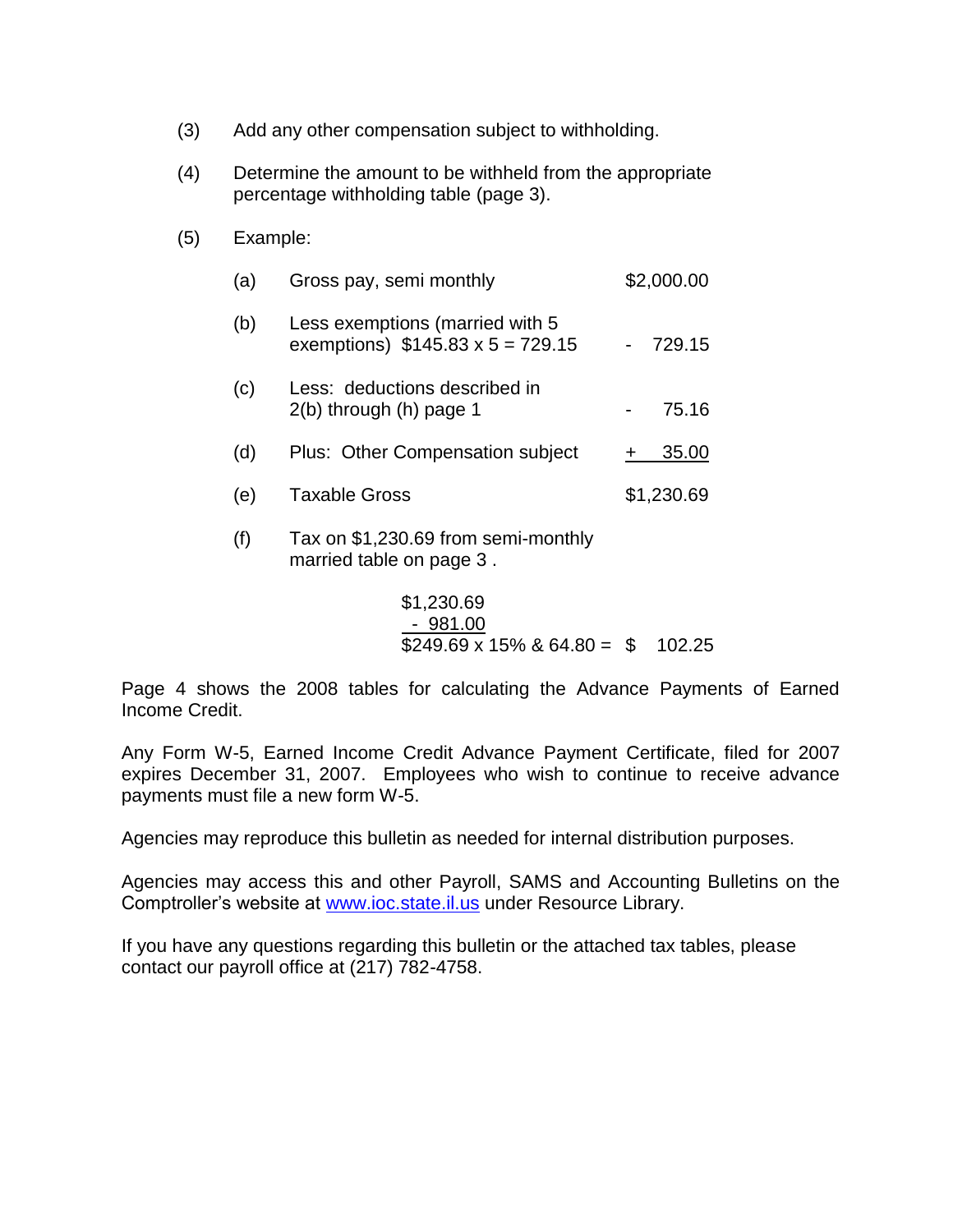# **Tables for Percentage Method of Withholding**

(For Wages Paid in 2008)

#### **TABLE 1-BIWEEKLY Payroll Period**  $\sim$

|                                                                                                                            |                       | (a) SINGLE person (including head of household)— |                 |          | (b) MARRIED person—                                                         |                                             |                 |
|----------------------------------------------------------------------------------------------------------------------------|-----------------------|--------------------------------------------------|-----------------|----------|-----------------------------------------------------------------------------|---------------------------------------------|-----------------|
| If the amount of wages (after<br>subtracting withholding<br>The amount of income tax<br>to withhold is:<br>allowances) is: |                       |                                                  |                 |          | If the amount of wages (after<br>subtracting withholding<br>allowances) is: | The amount of income<br>tax to withhold is: |                 |
|                                                                                                                            | Not over \$102 \$0    |                                                  |                 |          | Not over \$308 \$0                                                          |                                             |                 |
| $Over-$                                                                                                                    | But not over-         |                                                  | of excess over- | $Over-$  | But not over-                                                               |                                             | of excess over- |
| \$102                                                                                                                      | $-$ \$396 $\dots$ 10% |                                                  | $-15102$        | \$308    | $-$ \$906 $\dots$ 10%                                                       |                                             | $-$308$         |
| \$396                                                                                                                      |                       | $-$ \$1,306 \$29.40 plus 15%                     | $-$ \$396       | \$906    |                                                                             | $-$ \$2,775 \$59.80 plus 15%                | $-$ \$906       |
| \$1,306                                                                                                                    |                       | $-$ \$3,066 \$165.90 plus 25%                    | $-$ \$1,306     | \$2,775  |                                                                             | $-$ \$5,302 \$340.15 plus 25%               | $-$ \$2,775     |
| \$3,066                                                                                                                    |                       | $-$ \$6,404 \$605.90 plus 28%                    | $- $3,066$      | \$5,302  |                                                                             | $-$ \$7,988 \$971.90 plus 28%               | $- $5,302$      |
| \$6,404                                                                                                                    |                       | $-$ \$13,833 \$1,540.54 plus 33%                 | $-$ \$6.404     | \$7,988  |                                                                             | $-$ \$14,042 \$1,723.98 plus 33%            | $-57,988$       |
|                                                                                                                            |                       | $$13,833$ \$3,992.11 plus 35%                    | $- $13,833$     | \$14,042 | . \$3,721.80 plus 35%                                                       |                                             | $-$14,042$      |
|                                                                                                                            |                       |                                                  |                 |          |                                                                             |                                             |                 |

### **TABLE 2-SEMIMONTHLY Payroll Period**

|                                                                                                                            |                       | (a) SINGLE person (including head of household) - |                 | (b) MARRIED person- |                                                          |                                             |                 |  |
|----------------------------------------------------------------------------------------------------------------------------|-----------------------|---------------------------------------------------|-----------------|---------------------|----------------------------------------------------------|---------------------------------------------|-----------------|--|
| If the amount of wages (after<br>subtracting withholding<br>The amount of income tax<br>allowances) is:<br>to withhold is: |                       |                                                   |                 | allowances) is:     | If the amount of wages (after<br>subtracting withholding | The amount of income<br>tax to withhold is: |                 |  |
|                                                                                                                            | Not over \$110 \$0    |                                                   |                 |                     | Not over \$333 \$0                                       |                                             |                 |  |
| $Over-$                                                                                                                    | But not over-         |                                                   | of excess over- | $Over-$             | But not over-                                            |                                             | of excess over- |  |
| \$110                                                                                                                      | $-$ \$429 $\dots$ 10% |                                                   | $-5110$         | \$333               | $-$ \$981                                                | $\ldots$ 10%                                | $-$ \$333       |  |
| \$429                                                                                                                      |                       | $-$ \$1,415 \$31.90 plus 15%                      | $-$ \$429       | \$981               |                                                          | $-$ \$3,006 \$64.80 plus 15%                | $-$ \$981       |  |
| \$1,415                                                                                                                    |                       | $-$ \$3,322 \$179.80 plus 25%                     | $-$ \$1,415     | \$3,006             |                                                          | $-$ \$5.744 \$368.55 plus 25%               | $- $3,006$      |  |
| \$3,322                                                                                                                    |                       | $-$ \$6,938 \$656.55 plus 28%                     | $-$ \$3,322     | \$5.744             |                                                          | $-$ \$8,654 \$1,053.05 plus 28%             | $-$ \$5,744     |  |
| \$6,938                                                                                                                    |                       | $-$ \$14,985 \$1,669.03 plus 33% .                | $-$ \$6,938     | \$8,654             | $-$ \$15.213                                             | $\ldots$ \$1,867.85 plus 33%                | $-$ \$8,654     |  |
|                                                                                                                            |                       | $$14,985$ $$4,324.54$ plus 35%                    | $- $14,985$     |                     |                                                          | $$15,213$ \$4,032.32 plus 35%               | $-$ \$15,213    |  |
|                                                                                                                            |                       |                                                   |                 |                     |                                                          |                                             |                 |  |

#### **TABLE 3-MONTHLY Payroll Period**

(a) SINGLE person (including head of household)-

(b) MARRIED person-

| If the amount of wages (after<br>subtracting withholding<br>allowances) is: | The amount of income tax<br>to withhold is:     | subtracting withholding<br>allowances) is: | If the amount of wages (after                                   | The amount of income<br>tax to withhold is: |                 |
|-----------------------------------------------------------------------------|-------------------------------------------------|--------------------------------------------|-----------------------------------------------------------------|---------------------------------------------|-----------------|
| Not over \$221 \$0                                                          |                                                 |                                            | Not over $$667$ \$0                                             |                                             |                 |
| $Over-$<br>But not over-                                                    | of excess over-                                 | $Over-$                                    | But not over-                                                   |                                             | of excess over- |
| \$221<br>$-$ \$858 $\dots$ 10%                                              | $-$ \$221                                       | \$667                                      | $-$ \$1.963 $\ldots$ 10%                                        |                                             | $-$ \$667       |
| \$858                                                                       | $-$ \$2,830 \$63.70 plus 15%<br>$-$ \$858       | \$1.963                                    |                                                                 | $-$ \$6.013 \$129.60 plus 15%               | $- $1,963$      |
| \$2,830                                                                     | $-$ \$6,644 \$359.50 plus 25%<br>$-$ \$2,830    | \$6,013                                    |                                                                 | $-$ \$11.488 \$737.10 plus 25%              | $-$ \$6,013     |
| \$6,644                                                                     | $-$ \$13,875 \$1,313.00 plus 28%<br>$-$ \$6.644 | \$11,488                                   |                                                                 | $-$ \$17,308 \$2,105.85 plus 28%            | $- $11,488$     |
| \$13,875                                                                    | $-$ \$29,971 \$3,337.68 plus 33%<br>$-$13,875$  | \$17,308                                   |                                                                 | $-$ \$30,425 \$3,735.45 plus 33%            | $- $17,308$     |
| $$29,971$ \$8,649.36 plus 35%                                               | $-$ \$29,971                                    | \$30,425                                   | $\ldots \ldots \ldots \ldots \ldots \ldots$ \$8,064.06 plus 35% |                                             | $-$ \$30,425    |